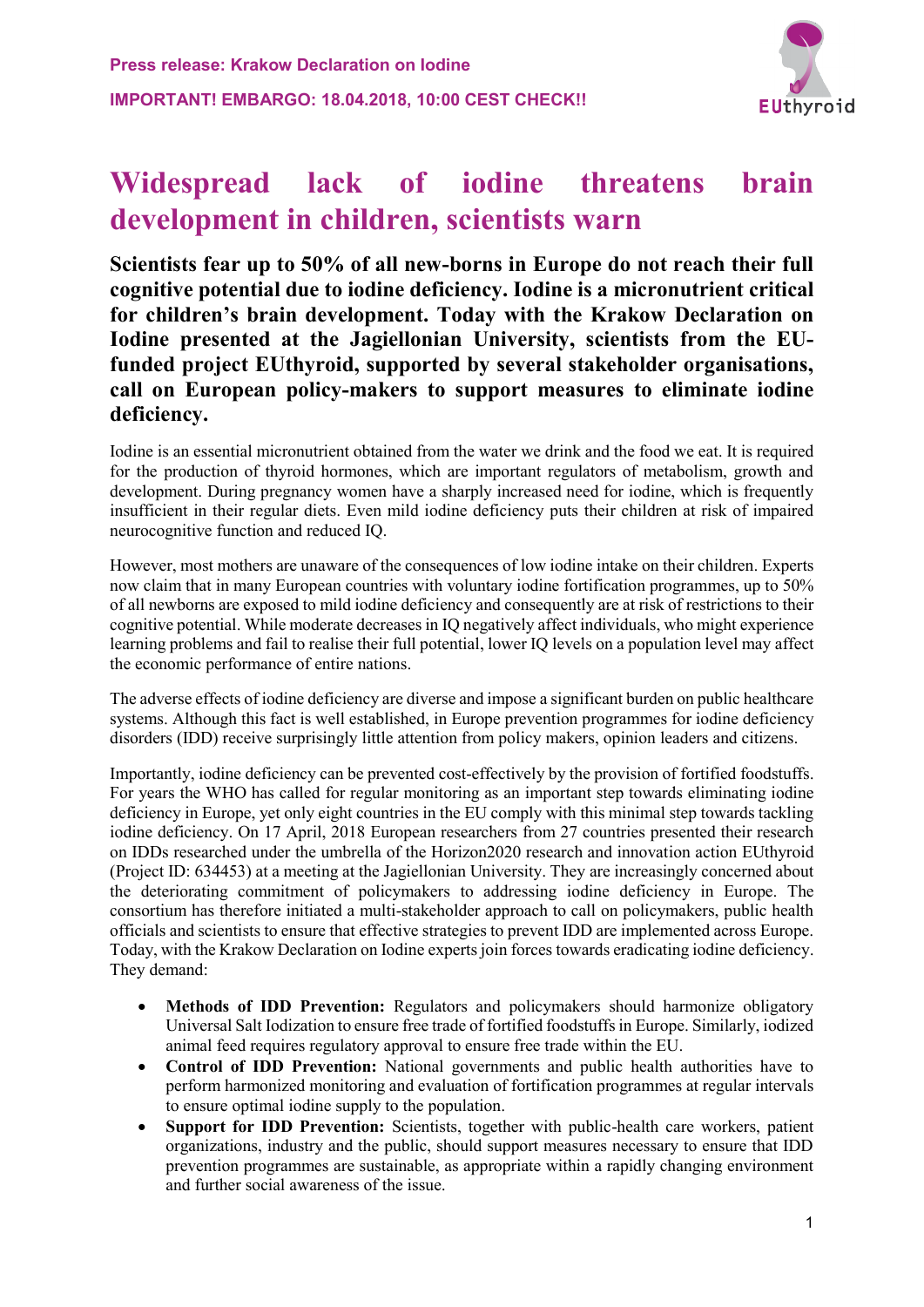**IMPORTANT! EMBARGO: 18.04.2018, 10:00 CEST CHECK!!**



The signatories of the Krakow Declaration on Iodine ask for support from all stakeholders across Europe and beyond to pool resources and expertise to ensure iodine deficiency is eradicated. Sign the declaration today at www.iodinedeclaration.eu to ensure future generations will receive an iodine sufficient start into a healthy life and realise their full potential.

### Endorsements:

# **Henry Völzke (Coordinator EUthyroid, University Medicine Greifswald)**

*"Within the EU funded project EUthyroid, researchers received important funds to build up capacities for cost effective IDD prevention programs. Researchers now require the commitment by stake holders to utilise these for harmonised iodine monitoring. Therefore, the Krakow Declaration on Iodine demands national governments and public health officials to be aware of their responsibility to take care of the sufficient iodine status of their populations instead of relying on scientists and other stakeholder to take action. This is the only way to eradicate iodine deficiency disorders in Europe".*

# **John Lazarus (IGN)**

*"The Iodine Global Network has been privileged to be part of EUthyroid. The aim of IGN is to achieve optimal iodine nutrition in the world and this includes Europe. The work of EUthyroid has clearly demonstrated deficiencies in several countries but also a lack of consistent monitoring of iodine status. IGN endorses the findings of EUthyroid and urges governments and health care delivery officials to respond by not only advocating for adequate iodine nutrition but to initiate programs to achieve this".*

# **Alicja Hubalewska-Dydejczyk (Jagiellonian University Medical College)**

*"The introduction of obligatory iodine prophylaxis mainly based on household salt iodisation (1997) significantly improved iodine nutrition in Poland with a measurable impact on health. The continuous and rapid changes in environmental conditions and nutritional behaviours force the urgent need to implement the long-term iodine monitoring program and to adjust the tools of iodine prophylaxis to the needs. The pilot monitoring study undertaken in the second half of 2017 in Poland showed that sensitive populations such as pregnant women and children require the special attention of endocrinologists and national health care decision-makers to ensure sufficient iodine intake".*

# **Attilio Caligiani (World Iodine Association)**

"*The Krakow Declaration on Iodine represents the cornerstone of a multi-stakeholder approach to implement a harmonized and coordinated strategy to prevent and tackle IDD at a global level. The World Iodine Association (WIA) recognizes and supports the valuable work done by EUthyroid. It provides the basis to develop effective measures for improving and optimizing iodine intake in Europe in close cooperation with European and national authorities, while creating societal awareness via patient organizations, the medical community and the industry*".

# **Ashok Bhaseen (President of Thyroid Federation International)**

*"The Krakow Declaration on Iodine developed by EUthyroid represents an important step towards the prevention of IDD, through a multi-stakeholder approach. The Thyroid Federation International (TFI), as a Patient Organization, endorses the valuable work done by EUthyroid. The TFI believes that it is important to increase awareness to the public through promotions and campaigns. Together with the*